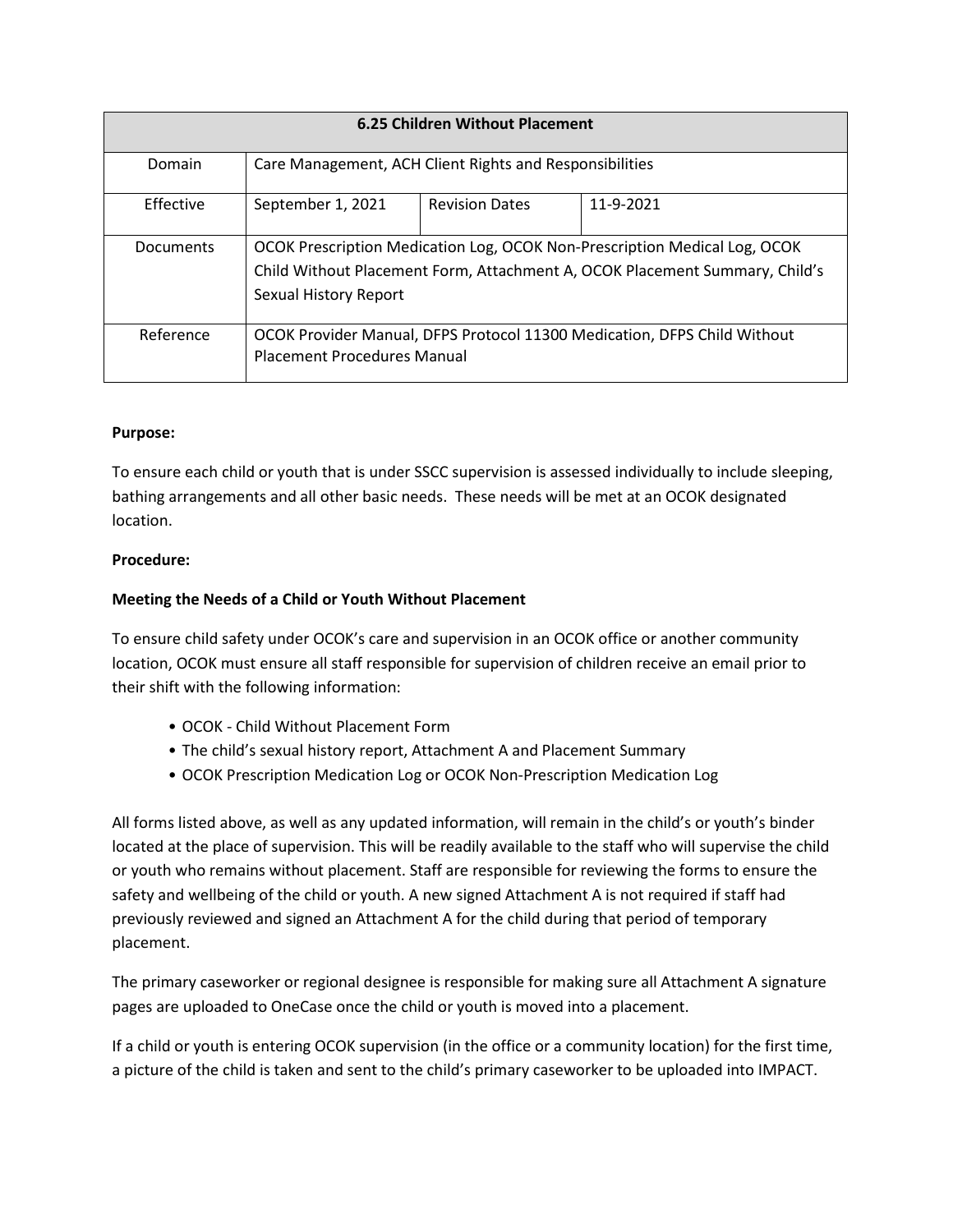If a significant event or issue arises while supervising a child or youth, staff must notify their supervisor immediately, the on-call Permanency Director and/or the OCOK Transitions Support Program Manager.

All significant events and serious incidents must be escalated immediately up the chain of command to include the Chief Operating Officer using the subject line *CWOP Incident*. Once the Serious Incident Report is complete, a photograph or scanned copy of the Serious Incident Report must be sent to [seriousincidents@oc-ok.org,](mailto:seriousincidents@oc-ok.org) the primary Permanency Specialist, Supervisor, and Permanency Director within 24-hours of the incident.

# **Food for a Child or Youth without Placement**

OCOK must arrange for the child or youth to have all of the following:

- Three meals and at least one snack a day. It is encouraged that staff eat with the youth during mealtimes.
- Intervals between snacks and meals that never exceed four hours during daytime hours and 14 hours during nighttime hours.
- Any special diet prescribed by a health care provider.

# **Medication for a Child or Youth without Placement**

OCOK will follow the Medication Policy as outlined in DFPS Policy 11300 Medication. This policy:

- Outlines procedures for the administration, storage, and destruction of medications.
- If a medication is missed, rejected, or an error occurs, a Serious Incident Report must be complete and submitted to [seriousincidents@oc-ok.org,](mailto:seriousincidents@oc-ok.org) the primary Permanency Specialist, Supervisor, and Permanency Director within 24-hours of the incident and must be logged on the youth's medication log.

# **Toiletries, Linen, and Bedding for a Child or Youth without Placement**

Each child or youth must have his or her own bed or sleeping space. For stays in OCOK designated locations, OCOK must arrange for the child or youth to have his or her own sleeping space, clean sheets, towels, blankets, bedspreads, pillows, toiletries, and other furnishings necessary to meet the child or youth's needs.

If staff does not locate a placement within 24 hours, the caseworker must make arrangements for a child or youth to have a shower. Razors will not be permitted.

#### **Supervision for a Child or Youth without Placement**

When a child or youth stays with OCOK staff overnight, supervision must be a priority for the protection of the child or youth and staff members. To provide proper supervision, OCOK staff must follow these guidelines: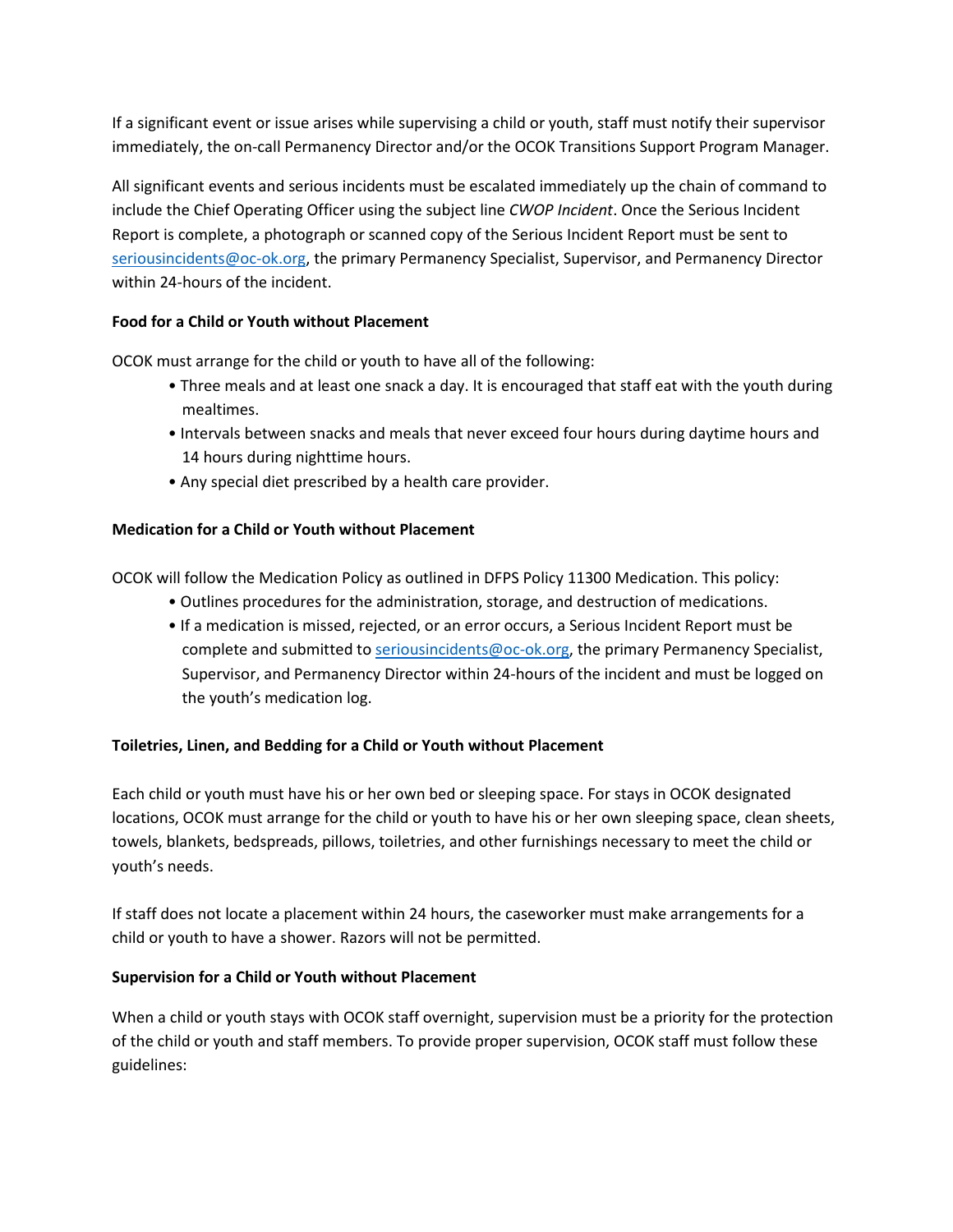- All children and youth must remain in the direct line of sight of, and in close proximity to, OCOK staff and other trained adult caregivers at all times. During awake hours, the youth should remain in common areas and no two youth should ever be in a room alone without staff supervision. Bedroom doors will remain open at all times and the child or youth will change clothes in the privacy of the bathroom.
- There must be at least two caregivers at every location where at least one child or youth is being supervised.
- At least one of the caregivers must be an OCOK staff member at the caseworker level or higher.
- The other caregiver must be a trained adult, age 21 or older.
- There must be at least one OCOK staff member (caseworker or higher) for every three children at any one location.
- The Chief Operating Officer or their designee can increase the number of trained adult caregivers, OCOK staff members (caseworkers or higher), or both at a specific location based upon these factors:
	- Gender of all children and youth at a specific location.
	- Age of all children and youth at a specific location.
	- Acuity of the needs of all children and youth at a specific location.
	- Physical location of all children and youth at a specific location.
- The OCOK staff member (caseworker or higher) is the person responsible for administering and locking up medication according to 11300 Medication.
- The OCOK staff member (caseworker or higher) must ensure other trained adult caregivers who supervise children or youth without placement have received information about the child, including child sexual history, and their supervision needs.
- OCOK temporary staff, staff in other ACH programs, or contracted staff may supervise children and youth without additional approval. These staff members count as other trained adult caregivers, but not as OCOK staff.
- The Chief Operating Officer must approve the use of verified interns or volunteers for interacting or engaging with children or youth. Verified interns or volunteers do not count in the ratio of children and youth to trained adult caregivers.
- Each trained adult caregiver assigned to supervise the child or youth must remain awake and be ready to meet the needs of the child or youth at all times.
- All trained adult caregivers assigned to supervise children or youth must make sure areas are free from potential hazards.
- Rooming arrangements must be decided by a Manager-level staff.
- OCOK will assess the need for an off-duty Law Enforcement Officer based on the youths needs and safety of all parties.